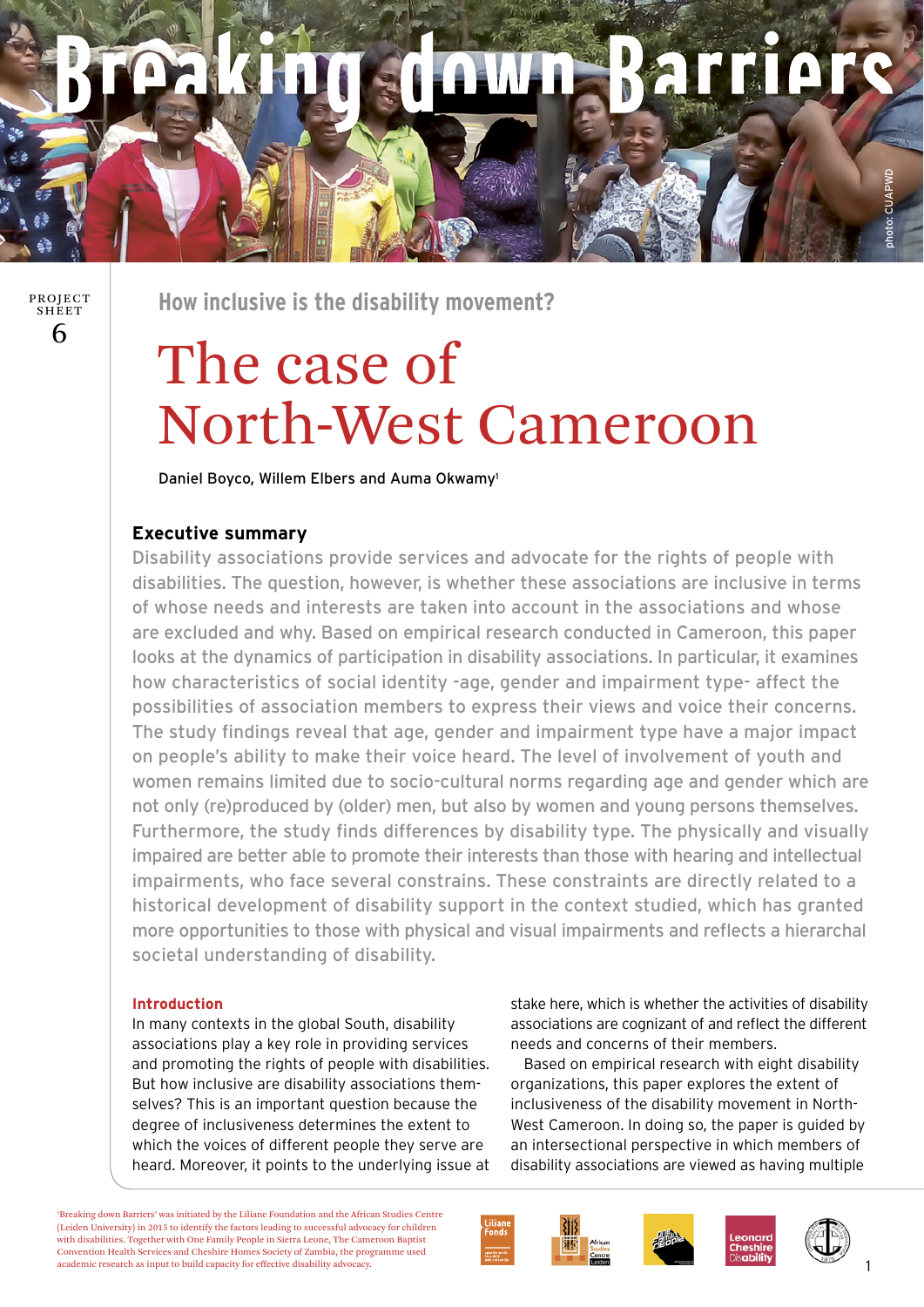social identities, each of which can have an enabling or constraining effect in terms of their participation. The question at stake is whether and how these intersectional factors, in particular the social identity characteristics of age, gender, impairment type, affect the ability of association members to express their views and concerns.

The research was carried out over a period of six weeks in 2018 using a combination of 29 semistructured interviews, six focus group discussions and participatory observations. Interviews targeted officials and members of eight grassroots associations of persons with disability, officials of the Coordinating Unit of the Associations of Persons with Disability (CUAPWD), government representatives, and officials of the Cameroon Baptist Convention Health Services (a prominent local NGO). Participatory observation was carried out at the eight above mentioned disability associations, mainly by attending their meetings.

#### **Disability associations in N-W Cameroon**

The network of disability associations in North-West Cameroon consists of 64 registered associations linked together through the umbrella organisation, CUAPWD. Since its inception, the CUAPWD has been providing an institutional space for interaction and exchange whilst offering technical support and undertaking advocacy activities. The 64 disability associations vary in membership size, age, impairment focus and their active status. The diversity characterizing the broader disability movement is reflected in the eight associations that participated in the study (see Table 1 below). Similar to the broader movement, most of these associations are formally open to people with different impairments. Two of the

participating associations have a specific impairment focus.

Given the politically restrictive environment in Cameroon, the associations involved in the study did not have an explicitly stated goal of promoting disability rights. Instead, their objectives are framed as promoting social and economic inclusion. This is reflected in membership motives that include opportunities for socialization (making friends, meeting people), opportunities for self-improvement (learning skills that can lead to income generation) and benefitting from possible charity.

In principle, the associations aim for monthly membership meetings although the actual frequency is often lower due to obstacles including the on-going political violence in the area and accessibility impediments including inadequate infrastructure compounded by heavy rainfall (during the rainy season). Issues discussed during meetings include upcoming association events such as training opportunities and gatherings, individual members' problems, and decisions regarding coordination and collaboration with other associations. During meetings, membership fees are collected, which fluctuate between 500 and 1500 CFA (0,75 and 2,25 euro).

#### **In(ex)clusion of youth and women**

In most of the disability associations (six out of eight) included in the study, the level of youth involvement remains limited. In Cameroon persons are considered to be young if they are under 35 years old. In most meetings in which the researcher attended, there were either very few or no youth present. With the exception of two associations, youth were participating in a passive manner. Passive participation

**Table 1. Key characteristics of disability associations involved in the study**

| <b>Name</b>                                                                 | Year<br>founded  | Member-<br>ship size | Location                                     | <b>Focus</b>          |
|-----------------------------------------------------------------------------|------------------|----------------------|----------------------------------------------|-----------------------|
| Hope Social Union for the Visually Impaired (HSUVI)                         | 2003             | 40                   | Bamenda III, Mezam                           | Visual<br>impairment  |
| Cameroon National Association for the Deaf (CANAD)                          | Early 2000s 300+ |                      | Bamenda, Mezam                               | Hearing<br>impairment |
| North West Association of Women with Disabilities<br>(NWAWWD)               | 2013             | 35                   | Savanah Street, Bamenda II, Mezam Open       |                       |
| Special Needs Entrepreneur Group (SNEG)                                     | 1999             | 150                  | Fish Pond Hill, Mezam, Bamenda II            | Open                  |
| Kedjom Ke-Tinguh Association of Persons With Disabil-<br>ities (KKAPWD)     | 2013             | 67                   | Kedjom Ke-Tinguh, Mezam Tubah<br>Subdivision | Open                  |
| Goodwill Association of persons with special needs<br>(Parents association) | 2014             | 50                   | Bambili, Mezam, Tubah Subdivision            | Open                  |
| Harmonized Disabled group (Parents association)                             | 2007             | 108                  | Bali, Mezam                                  | Open                  |
| Luc Menora-Light Bearers Rehab Association                                  | 2016             | 40                   | Bamenda II, Mezam                            | Open                  |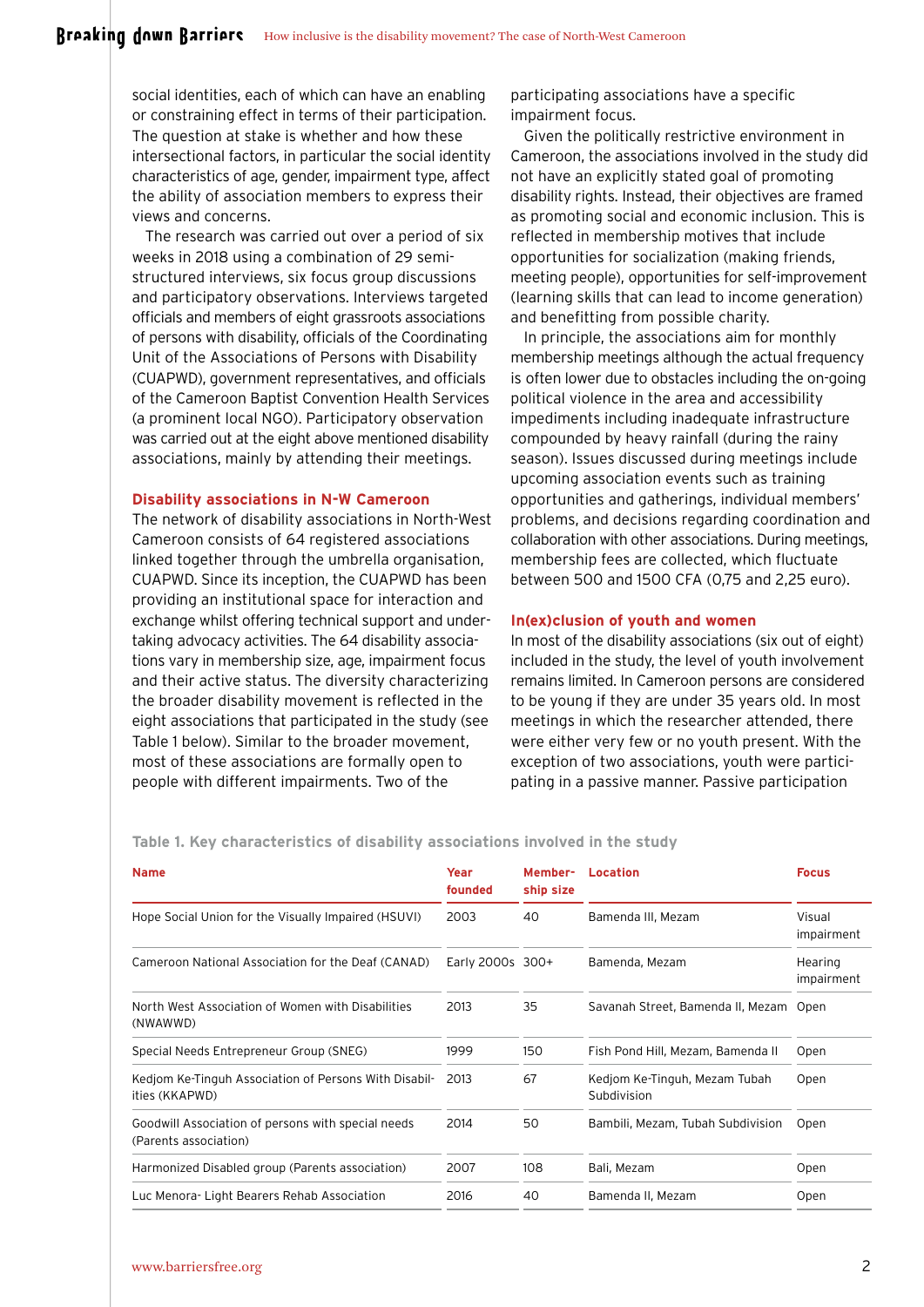

Mr. Nyngcho Samuel, General Coordinator of CUAPWD (second from left, wearing black) and Ms. Glory Agho, Program Manager at CBCHS (third from left, wearing green), with members of the disability movement in Bamenda.



Ms. Veronica Ngum Ndi, President of the NWAWWD (first from right, wearing blue), with members of the association after a meeting.

refers to merely being present, even being listened to, but not taking part in making decisions or affecting collective change. In most of the associations observed, older men were centre stage. They dominated the discussions and also occupied positions of leadership. Study participants noted that these observations reflect the general situation of youth involvement in disability associations in the North-West.

In two associations (HSUVI and CANAD) youth participated actively during meetings. In the case of HSUVI, youth inclusion had been a conscious effort by older members and it was an established policy to award leadership positions to young members. The other association is CANAD, which is born out of the efforts of young persons with hearing impairment. Consequently, youth participation appeared stronger in this particular organization.

Socio-cultural norms on age help explain the lack of youth involvement in the disability associations in the study. In Cameroon, youth are expected to adhere to the leadership of, and decisions made by, elders. In fact, submission to the elders is considered a virtue of youth. Norms regarding intergeneration interactions and their implications for youth participation are reproduced within the disability associations, not only by older men, but also by the youth themselves. Older participants argued that young people are constrained in taking up a more pro-active role due to their lack of knowledge and experience. Youth expressed being content with passive forms of participation (simply being present, not involved in decision-making), because their mere presence would imply improving oneself by learning skills, socializing with others, and possibly benefiting from charity.

With some exceptions, women's involvement in the disability associations also appeared to be limited. While women participated in all meetings observed, the number of men participating was often always substantially higher. It was also far more common for men to dominate the discussions and speak up with assertiveness. This, according to informants, is

quite representative to what is happening in other disability associations. Notable exceptions were the two associations of parents of children with disability (Goodwill and Harmonized), and the NWAWWD, which has been set up as part of CUAPWD's gender policy.

Socio-cultural norms also explain women's limited involvement. Study participants explained that in Cameroonian society women often "shy away" from participating, excluding themselves, rather than being openly subjugated by men (although the latter also happens). While this holds for all females, it is exacerbated for those with disabilities. A widespread belief is that women are not expected to take up leadership roles and are only "meant to be given out for marriage". Women with disabilities explained that it is far more difficult for them to find a husband compared to their male peers finding a wife.

#### **Inclusion of impairment types**

In North-West Cameroon, four types of disability are recognized: the visually, physically, hearing and intellectually impaired. A key finding is that the disability associations in this study are largely segregated by impairment type. This, according to informants, is typical for disability associations in the North-West. As shown in Table 1, two of the associations already have a particular focus (visual impairments and hearing impairments respectively). The remaining six associations are formally open to different impairment types but in practice are almost completely made up of persons with the same impairment type. This, according to study participants, is because different impairments face different types of stigma and barriers to inclusion and participation in society. It is more convenient for persons with the same impairment to get together as they face similar challenges and stigma, understand each other and can share common solutions.

The study also found that the physically and visually impaired are better able to promote their interests compared to the hearing and intellectually